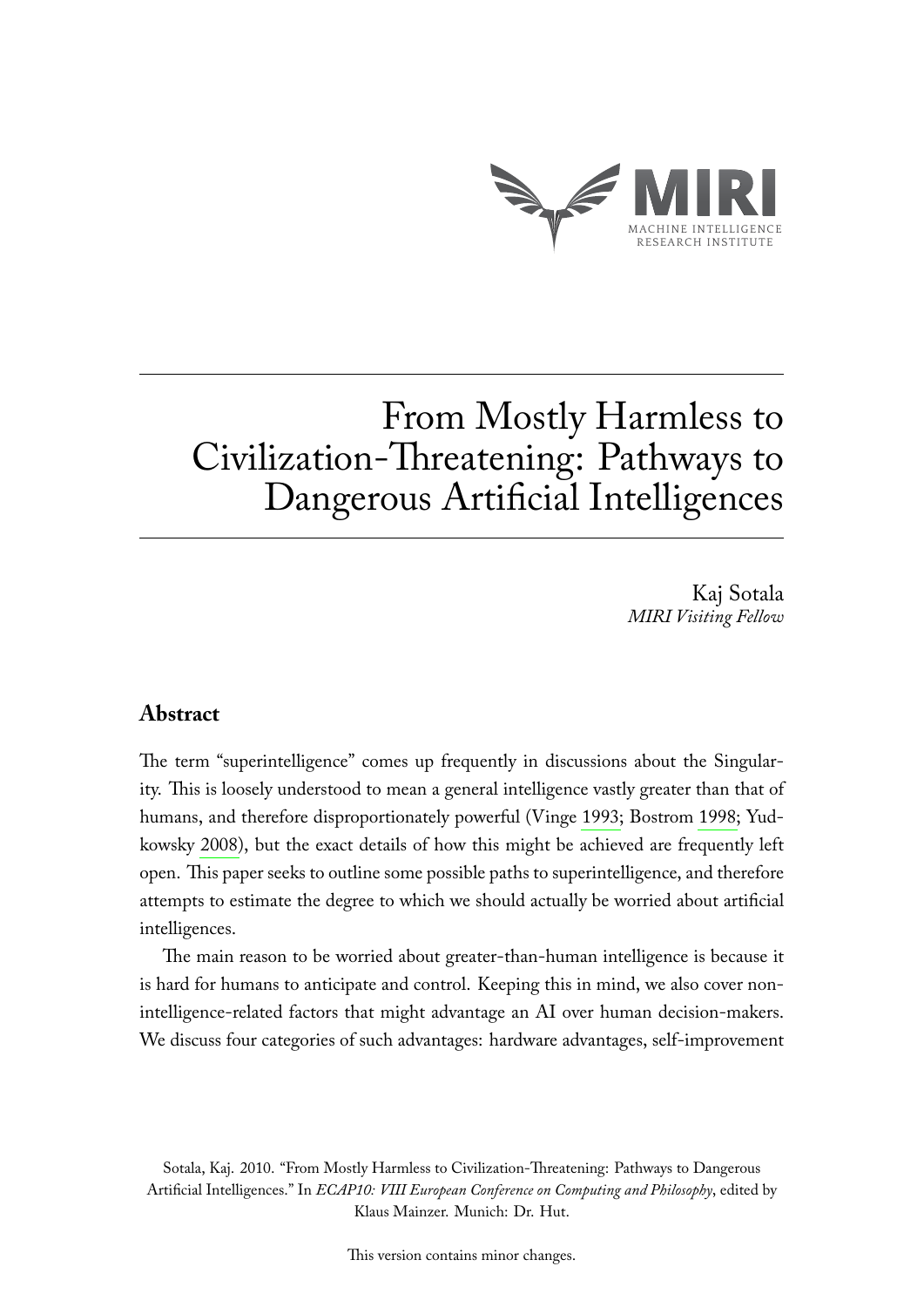and architectural advantages, other advantages from software, and human handicaps. We also try to estimate how quickly such advantages may be relevant. Several methods outlined here also apply to other digital intelligences, such as human brain emulations (Sandberg and Bostrom [2008\)](#page-6-1).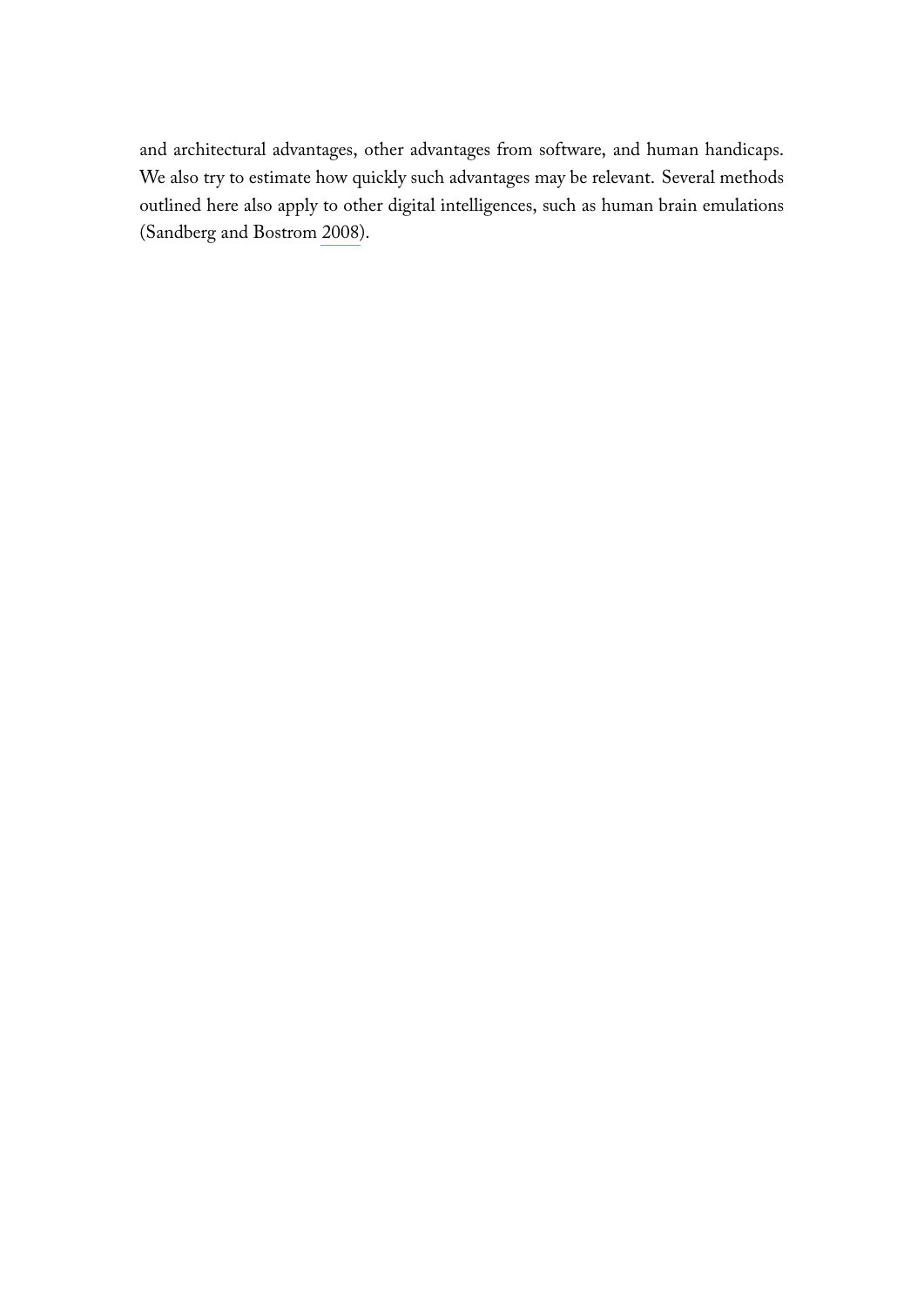### **1. Hardware Advantages**

An AI running on a system with more processing power might think faster than humans. This is particularly relevant in crisis situations, where everything may hinge on rapidly made decisions, where a faster rate of thought will also allow for more effective long-term planning and scientific discovery. The human brain is estimated to carry out about  $10^{11}$ OPS worth of calculations (Moravec [1998\)](#page-6-2), while the laws of physics theoretically allow for computers in the  $10^{40}$  OPS range (Lloyd [2000\)](#page-6-3).

How likely is a near-term hardware advantage? A full software emulation of the human brain, implementing biological details, is estimated to require somewhere in the region of  $10^{18}$  to  $10^{25}$  FLOPS and to be doable within the near future with computing power as the main constraint (Sandberg and Bostrom [2008\)](#page-6-1). This amount of computing power is estimated to become available for \$1 million between 2019 and 2044. Since the brain is estimated to carry out  $10^{11}$  OPS worth of calculations, a full biological replica seems unnecessarily wasteful. If researchers studied simulated models of the brain and then learned to abstract away the principles to more efficient algorithms, we might suddenly have AI systems that could think twenty five years' worth of thoughts in about eight seconds. The more advanced our hardware gets before we have digital intelligences, the more of an advantage they will have over us once they become operational.

A possible limitation is that advances in computing power have been increasingly parallel. A future computer may not be able to use its superior processing power to gain a direct increase in speed over the human brain if the tasks in question do not parallelize well. Yet increases in computing power may increase the amount of data that can be processed at once. For many problems, the easily parallelizable part is the one that grows as data is added, and the serial part remains constant (Gustafson [1988\)](#page-6-4). The parallel nature of the human brain implies that general intelligence does parallelize well.

Human performance in a variety of domains is also correlated with a general intelligence factor, *g* (Gottfredson [1997\)](#page-6-5), theorized to be related to working memory capacity (Oberauer et al. [2008\)](#page-6-6). It seems that differences in *g* can to some degree be predicted from differences in what might correspond to computing power and memory. For instance, the size of the brain correlates with  $g$  (McDaniel [2005\)](#page-6-7). The neural efficiency hypothesis, which has been supported by research, suggests that people with a higher *g* need to employ less neural resources for individual tasks (Micheloyannis et al. [2006\)](#page-6-8). An AI might have a working memory equivalent far surpassing that of humans.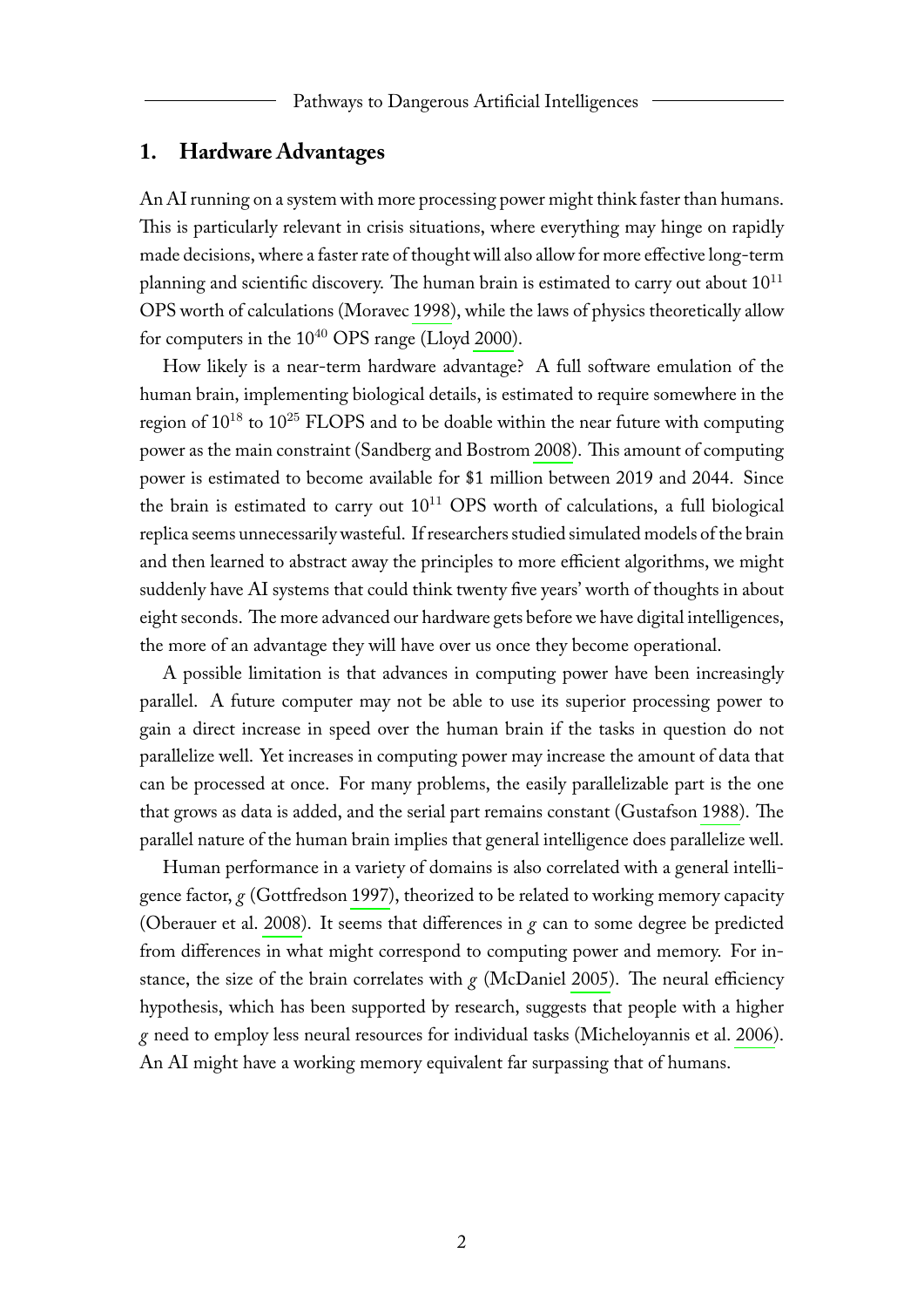#### **2. Self-Improvement and Architectural Advantages**

Human intelligence might also be improved in a qualitative manner. Several biases and failures of reasoning have been identified in the heuristics and biases literature (see for instance Tversky and Kahneman [\[1986\]](#page-7-2); or, for a more recent overview see Stanovich [\[2008\]](#page-7-3)). Such failures of reasoning have an enormous negative impact on society. Among other things they cause people to suffer from a worse standard of living due to status quo bias, make bad investments, become more easily manipulated, end up falsely accused by the authorities or even imprisoned, make bad decisions leading to an increased death rate, or even fall prey to scams serious enough to crash a national economy (Stanovich [2008\)](#page-7-3). A mind that was immune to such biases would reason more reliably than we do, while possibly exploiting our biases.

Human biases can be looked at either as *ad hoc* heuristics that fail to reason correctly in a modern environment, or as satisficing algorithms that do the best possible job given human computational resources (Gigerenzer and Brighton [2009\)](#page-6-9). An AI could potentially overcome most if not all of the biases that plague human reasoning, either by rewriting its algorithms to better suit the environment or to better take into account growing computational resources. One's suspectibility to several other biases correlates negatively with one's general intelligence, suggesting that computational limitations cause at least some of the flaws in human reasoning (Stanovich and West [2000\)](#page-7-4).

Considering the amount of cognitive flaws we have, even better than human reasoning might be done using suboptimal algorithms. Improving the algorithms might allow for pure speed advantage, but it might also allow for qualitative improvements. For instance, an ability to visualize things in 10,000 dimensions might make some mathematical results easier to understand and build intuitions on. This might allow an AI to think thoughts that we are literally incapable of thinking, and therefore develop strategies we never could.

It is not clear how susceptible the first AIs would be to human biases, nor how easy it would be for them to self-improve to get rid of them. It might be that the very first AIs could be programmed with all of these advantages from the start, or they might be plagued with even more severe limitations and require much time and effort to improve. It needs to be noted that for an AI doing self-improvement, each improvement in reasoning capability could spark off further improvements, resulting in a chain reaction that might or might not "go critical" and lead to an intelligence much greater than a human's (Yudkowsky [2008\)](#page-7-1).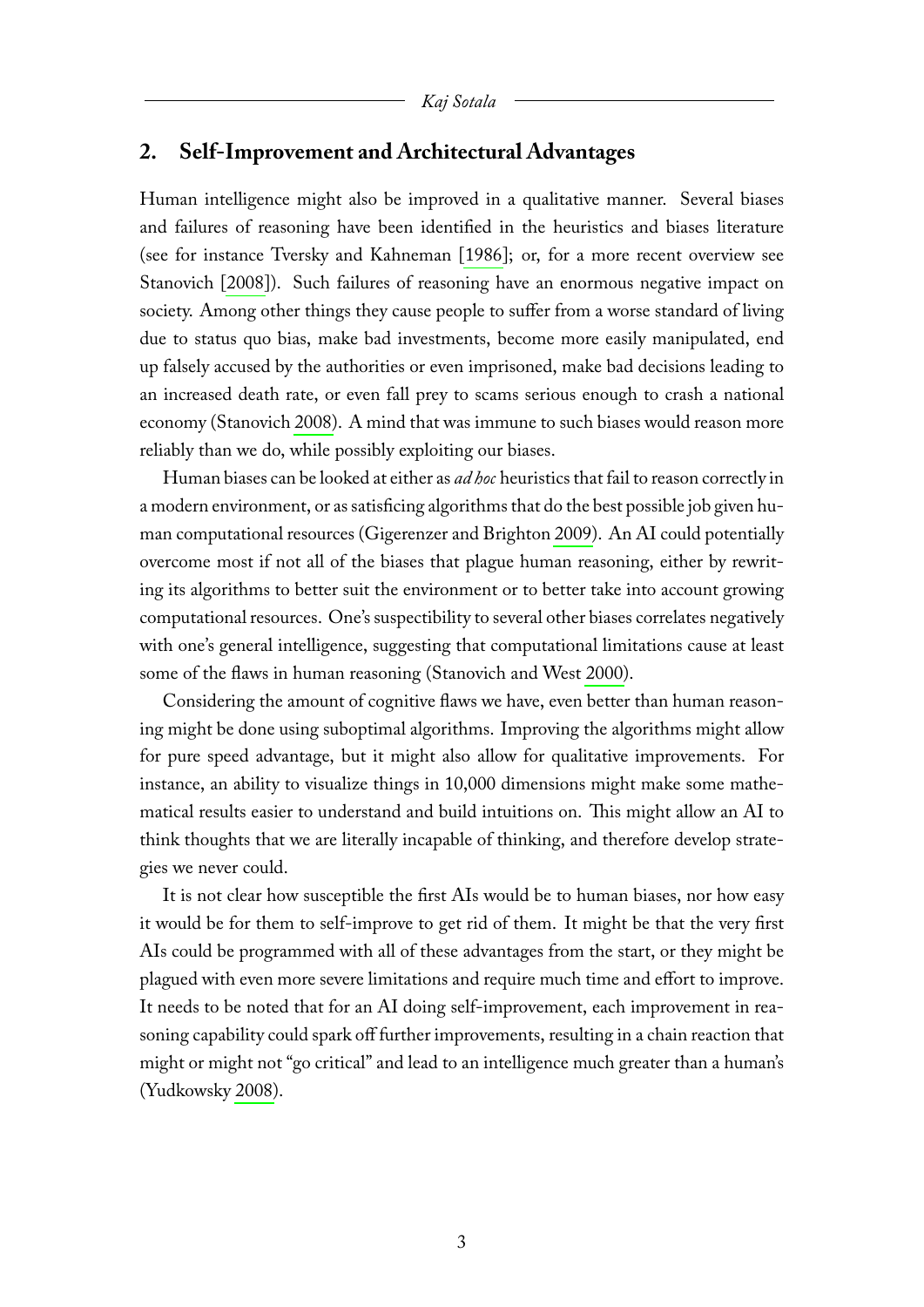#### **3. Other Advantages from Software**

Humans are limited by the fact that they can only be in one place and do one thing at a time, but copyable workers could rapidly come to dominate major portions of the economy (Hanson [1994,](#page-6-10) [2008\)](#page-6-11). An AI might spawn a number of copies of itself, each copy constantly exchanging information with the other copies. This exchange of information might be more comparable to the way that different parts of our brain communicate with each other, rather than the way human individuals communicate with each other.

The appropriate analogy for an AI might therefore not be that of a single human genius pitted against the whole rest of humanity, but that of an entire society of agents working in perfect coordination. The feasibility of this again depends on hardware trends and the amount of computing power an instance of the AI needs. An AI might simply buy large amounts of hardware, or acquire processing resources illegally. Botnets are networks of computers that have been compromised by outside attackers and are used for illegitimate purposes. Estimates range from one study saying the effective sizes of botnets rarely exceed a few thousand bots, to a study saying that botnet sizes can reach 350,000 members (Rajab et al. [2007\)](#page-6-12). Modern top-of-the-line personal computers can reach  $10^{11}$  FLOPS (Shah [2009\)](#page-7-5). Currently, the distributed computing project Folding@home, with 290,000 active clients, can reach speeds in the  $10^{15}$  FLOPS range (Folding@home [2010\)](#page-6-13). The amount of coordination that can be done also depends on the bandwidth available, but the requirements for this are difficult to estimate.

#### **4. Human Handicaps**

People have a demonstrated tendency to think of the capabilities of minds unlike themselves as if they were humans, even if explicitly instructed otherwise (Barrett and Keil [1996\)](#page-6-14). The intuitive faculties we employ for understanding others work on the assumption that we're modeling other humans. The neural systems we use for modeling others overlap with those related to self-related processing (Uddin et al. [2007\)](#page-7-6). An AI with a different cognitive architecture from ours would be difficult or even impossible to intuitively model. The difficulty would likely be mutual at first, but with time the AI could self-improve to have customized cognitive modules for modeling humans.

# **5. Conclusion**

The above analysis suggests that an artificial intelligence can become close to impossible for humanity to effectively control. Improving hardware poses a serious risk for such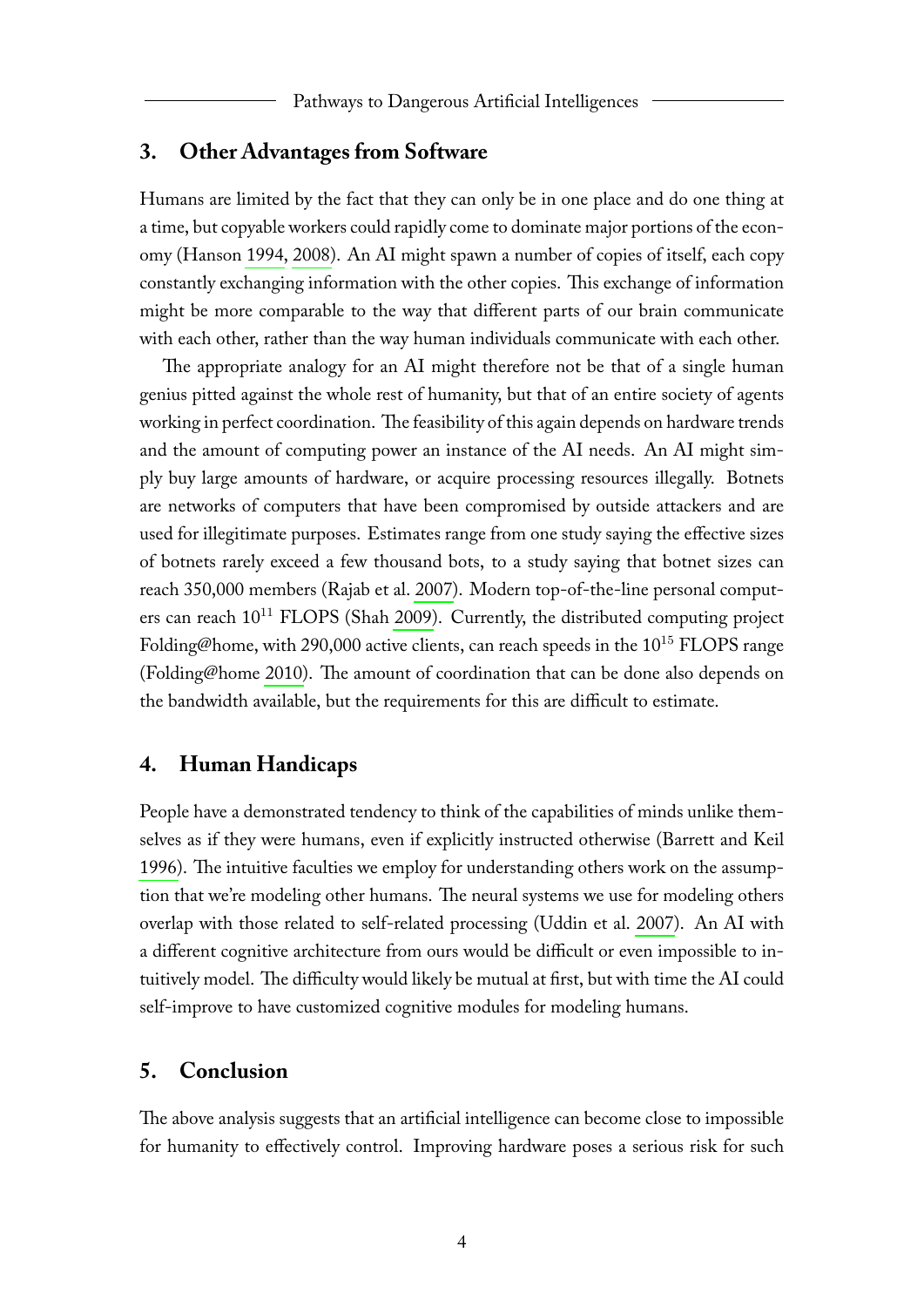attempts, for it provides clear advantages as well as making various software advantages stronger.

It has been argued (Yudkowsky [2001,](#page-7-7) [2008\)](#page-7-1) that we need a firm theoretical grounding for building safe AIs. Hard to control AIs are a risk, because even seemingly benign goals can soon become contrary to humanity's interests (Omohundro [2008\)](#page-6-15). An AI does not need to be outright hostile towards humanity to be a threat: it might simply have a need for our resources (Yudkowsky [2008;](#page-7-1) Omohundro [2008\)](#page-6-15). If we cannot control an agent bent on confiscating our resources, we might very quickly end up without them. It seems clear that caution is warranted.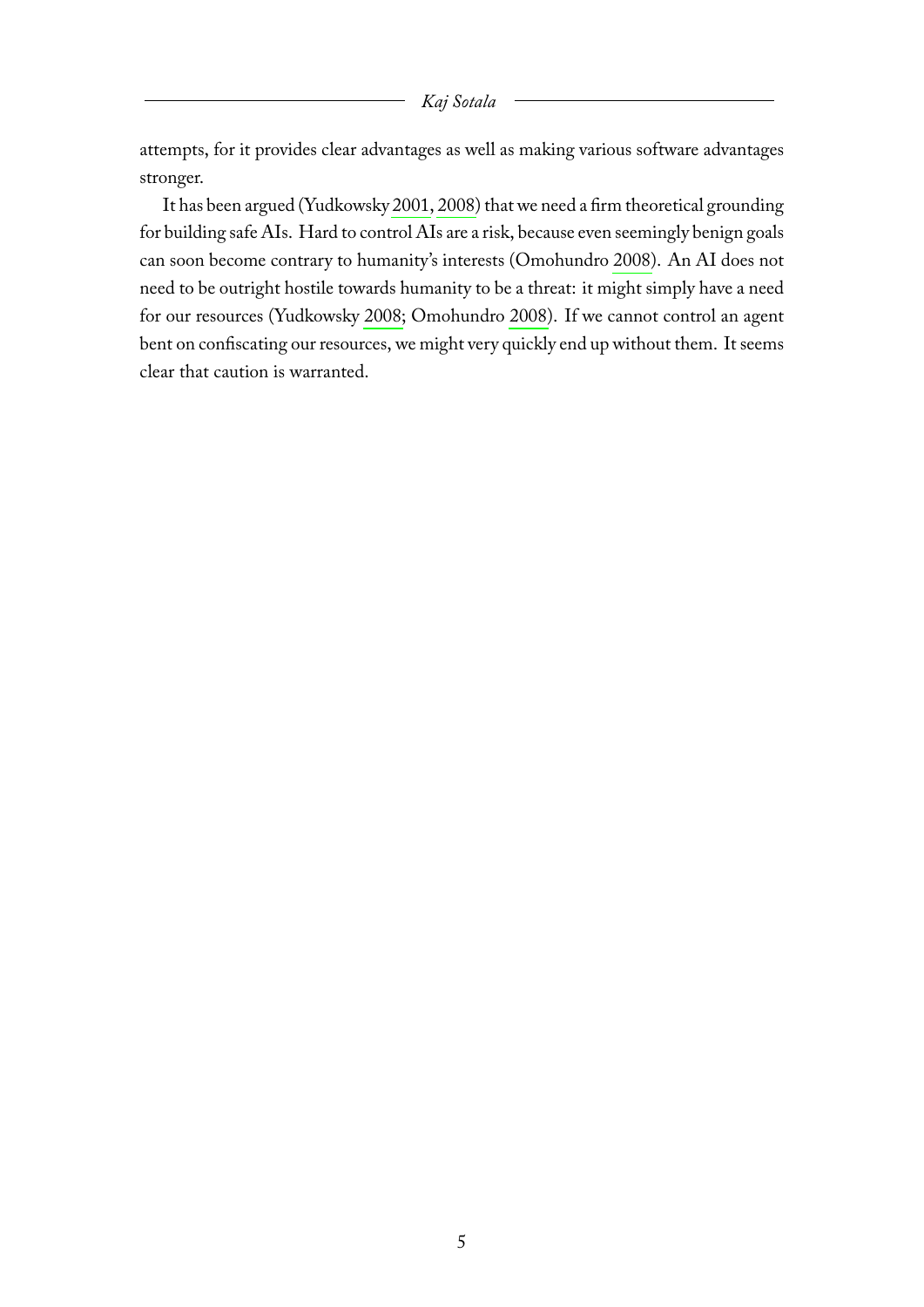## **References**

- <span id="page-6-14"></span>Barrett, Justin L., and Frank C. Keil. 1996. "Conceptualizing a Nonnatural Entity: Anthropomorphism in God Concepts." *Cognitive Psychology* 31 (3): 219–247. doi:[10.1006/cogp.1996.0017](http://dx.doi.org/10.1006/cogp.1996.0017).
- <span id="page-6-0"></span>Bostrom, Nick. 1998. "How Long Before Superintelligence?" *International Journal of Futures Studies* 2.
- <span id="page-6-13"></span>Folding@home. 2010. "Client Statistics by OS." Stanford University. Accessed August 10, 2010. [http:](http://fah-web.stanford.edu/cgi-bin/main.py?qtype=osstats) [//fah-web.stanford.edu/cgi-bin/main.py?qtype=osstats](http://fah-web.stanford.edu/cgi-bin/main.py?qtype=osstats).
- <span id="page-6-9"></span>Gigerenzer, Gerd, and Henry Brighton. 2009. "Homo Heuristicus: Why Biased Minds Make Better Inferences." *Topics in Cognitive Science* 1 (1): 107–143. doi:[10.1111/j.1756-8765.2008.01006.](http://dx.doi.org/10.1111/j.1756-8765.2008.01006.x) [x](http://dx.doi.org/10.1111/j.1756-8765.2008.01006.x).
- <span id="page-6-5"></span>Gottfredson, Linda S. 1997. "Why g Matters: The Complexity of Everyday Life." In "Intelligence and Social Policy." Special issue, *Intelligence* 24 (1): 79–132. doi:[10.1016/S0160-2896\(97\)90014-3](http://dx.doi.org/10.1016/S0160-2896(97)90014-3).
- <span id="page-6-4"></span>Gustafson, John L. 1988. "Reevaluating Amdahl's Law." *Communications of the ACM* 31 (5): 532–533. doi:[10.1145/42411.42415](http://dx.doi.org/10.1145/42411.42415).
- <span id="page-6-11"></span><span id="page-6-10"></span>Hanson, Robin. 1994. "If Uploads Come First: The Crack of a Future Dawn." *Extropy* 6 (2). [http :](http://hanson.gmu.edu/uploads.html) [//hanson.gmu.edu/uploads.html](http://hanson.gmu.edu/uploads.html).
	- . 2008. "Economics of the Singularity." *IEEE Spectrum* 45 (6): 45–50. doi:[10 . 1109 / MSPEC .](http://dx.doi.org/10.1109/MSPEC.2008.4531461) [2008.4531461](http://dx.doi.org/10.1109/MSPEC.2008.4531461).
- <span id="page-6-3"></span>Lloyd, Seth. 2000. "Ultimate Physical Limits to Computation." *Nature* 406 (6799): 1047–1054. doi:[10.](http://dx.doi.org/10.1038/35023282) [1038/35023282](http://dx.doi.org/10.1038/35023282).
- <span id="page-6-7"></span>McDaniel, Michael A. 2005. "Big-Brained People are Smarter: A Meta-Analysis of the Relationship between In Vivo Brain Volume and Intelligence." *Intelligence* 33 (4): 337–346. doi:[10.1016/j.](http://dx.doi.org/10.1016/j.intell.2004.11.005) [intell.2004.11.005](http://dx.doi.org/10.1016/j.intell.2004.11.005).
- <span id="page-6-8"></span>Micheloyannis, Sifis, Ellie Pachou, Cornelis J. Stam, Michael Vourkas, Sophia Erimaki, and Vasso Tsirka. 2006. "Using Graph Theoretical Analysis of Multi Channel EEG to Evaluate the Neural Efficiency Hypothesis." *Neuroscience Letters* 402 (3): 273–277. doi:[10.1016/j.neulet.2006.04.006](http://dx.doi.org/10.1016/j.neulet.2006.04.006).
- <span id="page-6-2"></span>Moravec, Hans P. 1998. "WhenWill Computer Hardware Match the Human Brain?"*Journal of Evolution and Technology* 1. <http://www.transhumanist.com/volume1/moravec.htm>.
- <span id="page-6-6"></span>Oberauer, Klaus, Heinz-Martin Süß, Oliver Wilhelm, and Werner W. Wittmann. 2008. "Which Working Memory Functions Predict Intelligence?" *Intelligence* 36 (6): 641–652. doi:[10.1016/j.intell.](http://dx.doi.org/10.1016/j.intell.2008.01.007) [2008.01.007](http://dx.doi.org/10.1016/j.intell.2008.01.007).
- <span id="page-6-15"></span>Omohundro, Stephen M. 2008. "The Basic AI Drives." In *Artificial General Intelligence 2008: Proceedings of the First AGI Conference,* edited by Pei Wang, Ben Goertzel, and Stan Franklin, 483–492. Frontiers in Artificial Intelligence and Applications 171. Amsterdam: IOS.
- <span id="page-6-12"></span>Rajab, Moheeb Abu, Jay Zarfoss, Fabian Monrose, and Andreas Terzis. 2007. "My Botnet is Bigger than Yours (Maybe, Better than Yours): Why Size Estimates Remain Challenging." In *Proceedings of 1st Workshop on Hot Topics in Understanding Botnets (HotBots '07).*Berkeley, CA: USENIX. [http:](http://static.usenix.org/event/hotbots07/tech/full_papers/rajab/rajab.pdf) [//static.usenix.org/event/hotbots07/tech/full\\_papers/rajab/rajab.pdf](http://static.usenix.org/event/hotbots07/tech/full_papers/rajab/rajab.pdf).
- <span id="page-6-1"></span>Sandberg, Anders, and Nick Bostrom. 2008. *Whole Brain Emulation: A Roadmap.* Technical Report, 2008-3. Future of Humanity Institute, University of Oxford. [http : / / www . fhi . ox . ac . uk /](http://www.fhi.ox.ac.uk/Reports/2008-3.pdf) [Reports/2008-3.pdf](http://www.fhi.ox.ac.uk/Reports/2008-3.pdf).